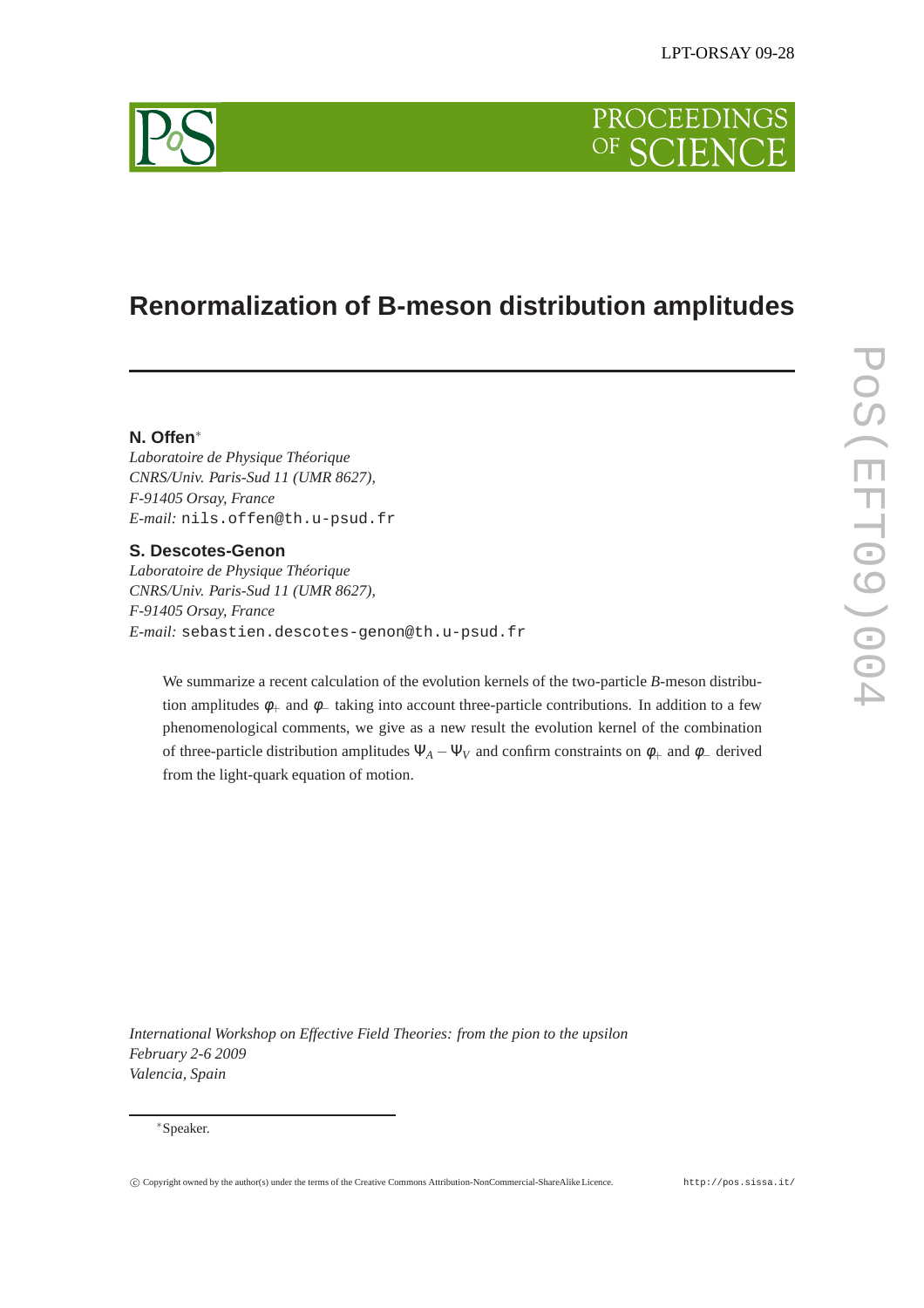# **1. Introduction**

Exclusive decays of *B*-mesons provide important tools to test the Standard Model and to search for physics beyond it. Hadronic inputs encoding soft physics are not only form factors but also light-cone distribution amplitudes (LCDAs). In particular the *B*-meson LCDAs enter the parametrization of the hard-scattering part of hadronic matrix elements of bilocal current operators where large momentum is tranferred to the soft spectator quark [1-10]. Impressive progress has been made in the calculation of the hard scattering amplitudes entering factorization theorems, see e.g. [11-15] for the  $B \to PP$  case, but one limiting factor for the extraction of fundamental parameters is the uncertainty coming from the hadronic input. Recent years have seen several analyses concerning the renormalization properties [16, 17, 18] and the shape of the *B*-meson LCDAs [4, 18, 19, 20, 21, 22, 23]. Up to now these analyses were restricted to the two-particle case or to leading order with the exception of [23]. Here we present the results of [24] for the renormalization of the two-particle *B*-meson LCDAs taking into account mixing with three-parton LCDAs and in section (2.3) the results of a new calculation for the combination of three-particle LCDAs  $\Psi_A - \Psi_V$ entering the equations of motion.

### **2. One-loop calculation with three-parton external state**

The relevant two- and three-parton distribution amplitudes are defined as *B* to vacuum matrixelements of a non-local heavy-to-light operator, which reads in the two-particle case [4]

$$
\langle 0|\bar{q}_{\beta}(z)[z,0](h_{\nu})_{\alpha}(0)|B(p)\rangle = -i\frac{\hat{f}_{B}(\mu)}{4}\left[ (1+\nu)\left(\tilde{\phi}_{+}(t)+\frac{\dot{z}}{2t}[\tilde{\phi}_{-}(t)-\tilde{\phi}_{+}(t)]\right)\gamma_{5}\right]_{\alpha\beta} \qquad (2.1)
$$

and in the three-particle case [21] (the most general decomposition without contraction with a light-like vector is given in [25]):

$$
\langle 0|\bar{q}_{\beta}(z)[z,uz]gG_{\mu\nu}(uz)z^{\nu}[uz,0](h_{\nu})_{\alpha}(0)|B(p)\rangle
$$
\n
$$
=\frac{\hat{f}_{B}(\mu)M}{4}\Big[(1+\nu)\Big[(\nu_{\mu}z-t\gamma_{\mu})(\tilde{\Psi}_{A}(t,u)-\tilde{\Psi}_{V}(t,u)) -i\sigma_{\mu\nu}z^{\nu}\tilde{\Psi}_{V}(t,u) -z_{\mu}\tilde{X}_{A}(t,u)+\frac{z_{\mu}z}{t}\tilde{Y}_{A}(t,u)\Big]\gamma_{5}\Big]_{\alpha\beta}.
$$
\n(2.2)

We use light-like vectors  $n_{\pm}$  so that every vector can be decomposed as

$$
q_{\mu} = (n_{+} \cdot q) \frac{n_{-,\mu}}{2} + (n_{-} \cdot q) \frac{n_{+,\mu}}{2} + q_{\perp \mu} = q_{+} \frac{n_{-,\mu}}{2} + q_{-} \frac{n_{+,\mu}}{2} + q_{\perp \mu},
$$
  
\n
$$
n_{+}^{2} = n_{-}^{2} = 0 \qquad n_{+} \cdot n_{-} = 2 \qquad v = (n_{+} + n_{-})/2.
$$
\n(2.3)

The computation of the renormalisation properties of the distribution amplitudes requires us to consider matrix elements of the relevant operators

$$
O_{+}^{H}(\omega) = \frac{1}{2\pi} \int dt e^{i\omega t} \langle 0|\bar{q}(z)[z,0]dt_{+} \Gamma h_{\nu}(0)|H\rangle \qquad (2.4)
$$

$$
O_{-}^{H}(\omega) = \frac{1}{2\pi} \int dt e^{i\omega t} \langle 0|\bar{q}(z)[z,0]\eta_{-} \Gamma h_{\nu}(0)|H\rangle \qquad (2.5)
$$

$$
O_3^H(\omega,\xi) = \frac{1}{(2\pi)^2} \int dt e^{i\omega t} \int du e^{i\xi ut} \langle 0|\bar{q}(z)[z,uz]g_s G_{\mu\nu}(uz)z^{\nu}[uz,0]\Gamma h_{\nu}(0)|H\rangle \qquad (2.6)
$$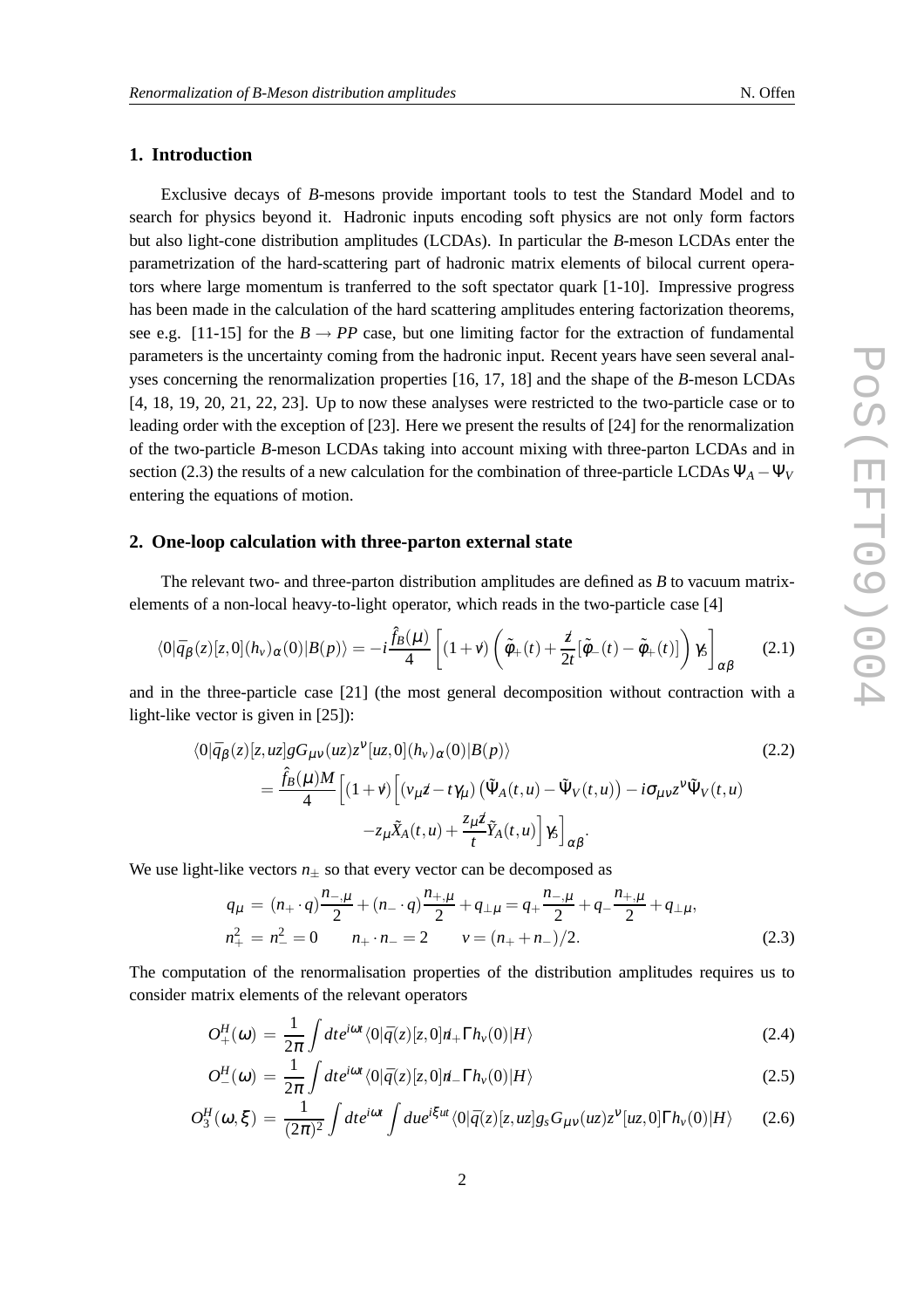

**Figure 1:** The three leading-order contributions to the matrix element of  $O_{\pm}$  with a three-parton external state.

with *z* parallel to  $n_+$ , i.e.  $z_\mu = tn_{+,\mu}$ ,  $t = v \cdot z = z_-/2$  and the path-ordered exponential in the  $n_+$ direction:

$$
[z,0] = P \exp\left[i g_s \int_0^z dy_\mu A^\mu(y)\right]
$$
\n(2.7)

$$
= 1 + ig_s \int_0^1 d\alpha z_\mu A^\mu(\alpha z) - g_s^2 \int_0^1 d\alpha \int_0^\alpha d\beta z_\mu z_\nu A^\mu(\alpha z) A^\nu(\beta z) + \dots \tag{2.8}
$$

The Fourier-transforms of the different distribution amplitudes are then defined via

$$
\phi_{\pm}(\omega) = \frac{1}{2\pi} \int dt e^{i\omega t} \tilde{\phi}_{\pm}(t) \qquad F(\omega, \xi) = \frac{1}{(2\pi)^2} \int dt \int du t e^{i(\omega + u\xi)t} \tilde{F}(t, u) \tag{2.9}
$$

where  $F = \Psi_V, \Psi_A, X_A, Y_A$ . Since the renormalization of the operators is independent of the infrared properties of the matrix-elements, we can choose an on-shell partonic external state consisting of a light quark, a heavy quark and a gluon in equation (2.6). The resulting leading-order diagrams are shown in figures 1 and 2. Next-to-leading order (NLO) diagrams are obtained by adding a gluon or a quark loop (a ghost loop) in all possible places (for a complete list of diagrams, see [24]). Since the operators give rise to  $\delta$ -distributions in the +-component of the momenta, we chose to proceed via the theorem of residues. To be more explicit, we decomposed the loop momentum *l* in light-cone components, picked up the poles in the *l*−-integral and performed the *l*⊥-integration in dimensional regularization with  $D = 2 - 2\varepsilon$  dimensions. Additional  $\frac{1}{\varepsilon}$ -poles arise through the  $l_{+}$ -integration for diagrams where a gluon is exchanged between the Wilson-line from the operator and the heavy-quark field. These are related to the cusp anomalous dimension, see e.g [26, 27], stemming from the intersection of one light-like Wilson line from the path ordered exponential in the operator and one time-like Wilson line from the interaction of soft gluons with the heavy quark. The additional poles give rise to  $\frac{1}{\epsilon^2}$ -terms as well as Sudakov logarithms.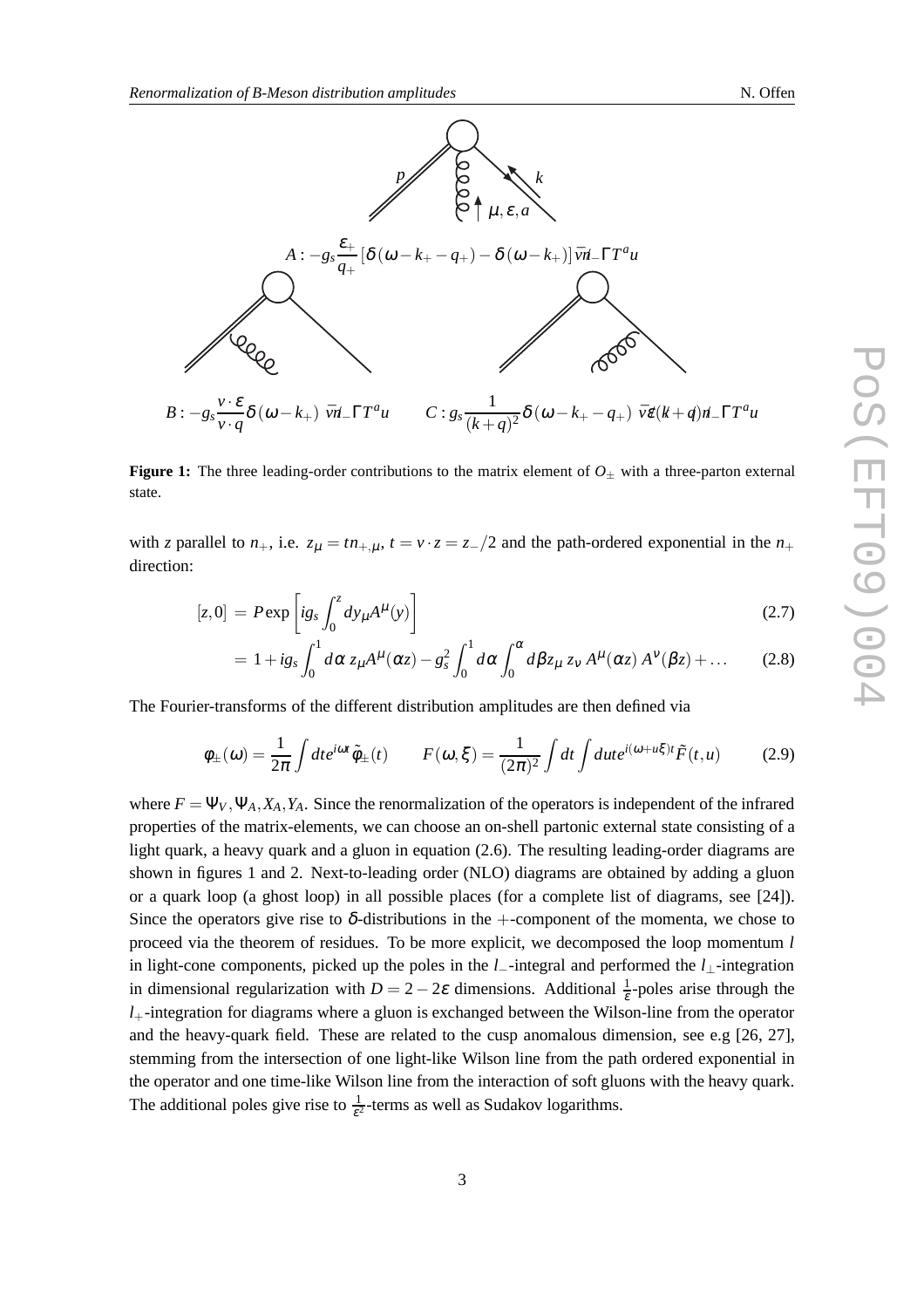

**Figure 2:** Leading-order contribution to the matrix element of  $O_{3\mu}$  with a three-parton external state.

#### **2.1**  $\phi_+$ **-case**

In the  $\phi_+$ -case there is no mixing from three-particle distribution amplitudes.  $\gamma_{+,3} = 0$  at order  $\alpha_s$ . We confirm the result for the anomalous-dimension matrix found in [16]

$$
\gamma_{+}^{(1)}(\omega,\omega';\mu) = \left(\Gamma_{\text{cusp}}^{(1)}\log\frac{\mu}{\omega} + \gamma^{(1)}\right)\delta(\omega-\omega') - \Gamma_{\text{cusp}}^{(1)}\omega\left(\frac{\theta(\omega'-\omega)}{\omega'(\omega'-\omega)} + \frac{\theta(\omega-\omega')}{\omega(\omega-\omega')}\right)_{+} (2.10)
$$

with

$$
\[f(\omega,\omega')\]_{+} = f(\omega,\omega') - \delta(\omega-\omega')\int d\omega' f(\omega,\omega') \qquad \Gamma_{\text{cusp}}^{(1)} = 4 \qquad \gamma^{(1)} = -2
$$

**2.2** φ–**-case** 

The  $\phi$  case is more involved. After coupling-constant and external leg renormalization there remains a genuine three-particle term. The renormalization group equation to order  $\alpha_s$  can be written as

$$
\frac{\partial \phi_{-}(\omega;\mu)}{\partial \log \mu} = -\frac{\alpha_{s}(\mu)}{4\pi} \left( \int d\omega' \gamma_{-}^{(1)}(\omega,\omega';\mu) \phi_{-}(\omega';\mu) \right. \\ \left. + \int d\omega' d\xi' \gamma_{-,3}^{(1)}(\omega,\omega',\xi';\mu) [\Psi_{A} - \Psi_{V}](\omega',\xi';\mu) \right) \tag{2.11}
$$

where  $\gamma_{-}^{(1)}$  is the result from [17]

$$
\gamma_{-}^{(1)}(\omega,\omega';\mu) = \gamma_{+}^{(1)} - \Gamma_{\text{cusp}}^{(1)} \frac{\theta(\omega'-\omega)}{\omega'} \tag{2.12}
$$

and  $\gamma_{-}^{(1)}$  $\frac{\lambda^{1}}{\lambda^{2}}$  from [24]

$$
\gamma_{-,3}^{(1)}(\omega,\omega',\xi') = 4 \left[ \frac{\Theta(\omega)}{\omega'} \left\{ (C_A - 2C_F) \left[ \frac{1}{\xi'^2} \frac{\omega - \xi'}{\omega' + \xi' - \omega} \Theta(\xi' - \omega) + \frac{\Theta(\omega' + \xi' - \omega)}{(\omega' + \xi')^2} \right] - C_A \left[ \frac{\Theta(\omega' + \xi' - \omega)}{(\omega' + \xi')^2} - \frac{1}{\xi'^2} \left( \Theta(\omega - \omega') - \Theta(\omega - \omega' - \xi') \right) \right] \right\} \right]_{+}
$$
(2.13)

where we defined the +-distribution with three variables as

$$
\[f(\omega,\omega',\xi')\]_+ = f(\omega,\omega',\xi') - \delta(\omega-\omega'-\xi')\int d\omega f(\omega,\omega',\xi'')
$$
(2.14)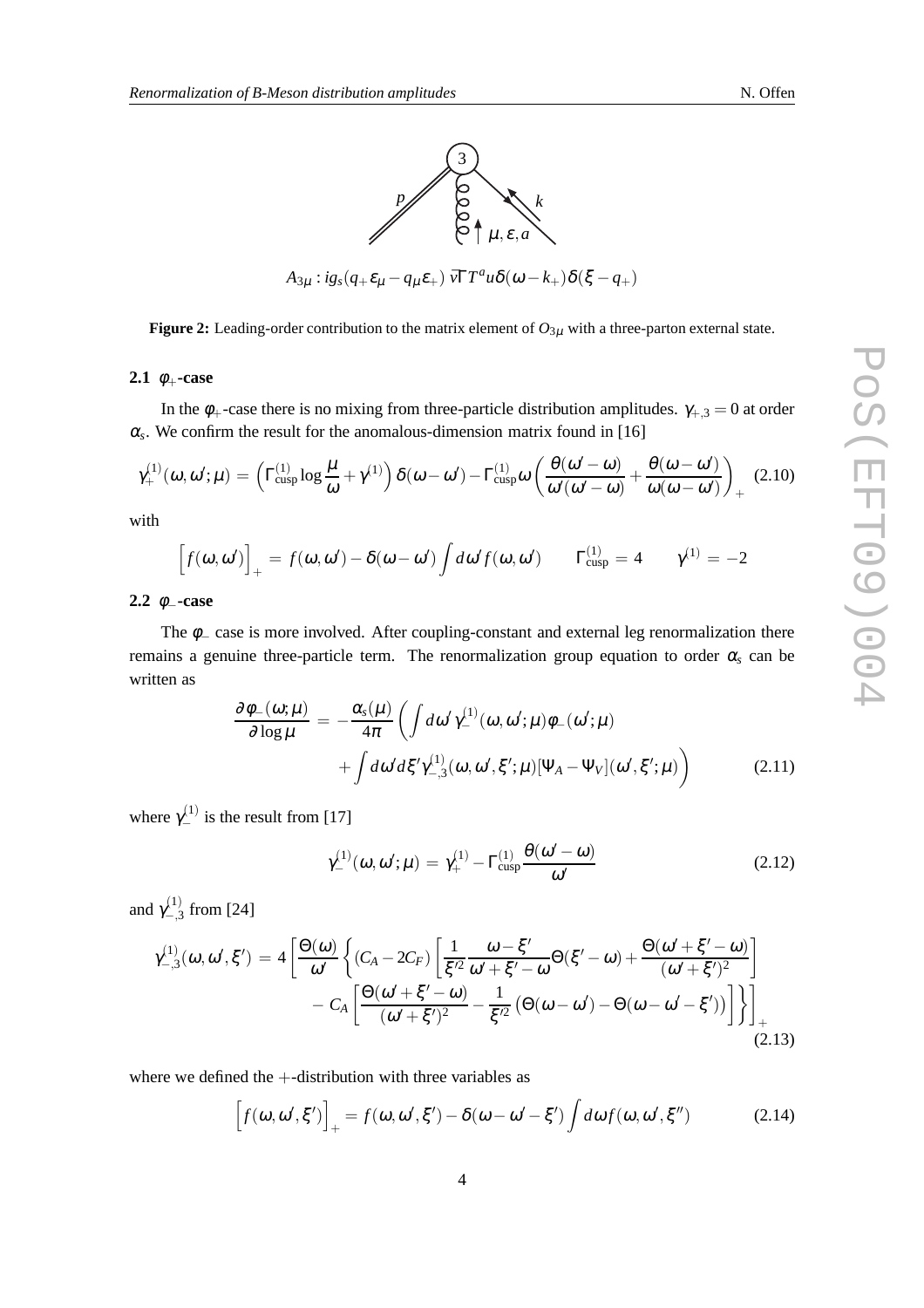## 2.3  $\Psi_A - \Psi_V$ **-renormalization and equation of motion constraints**

Here we report on an up to now unpublished calculation of the renormalization of the threeparticle LCDAs  $\Psi_A - \Psi_V$ . We project on the relevant distribution amplitudes in equation (2.3) using  $\Gamma = \gamma_{\perp}^{\mu} n_{+} n_{-} \gamma_5$  (although a  $\gamma^{\mu}$  instead of  $\gamma_{\perp}^{\mu}$  yields the same result). The calculations go along the same lines as in the previous two cases, even though there is only one leading-order structure (shown in figure 2) and NLO diagrams must have one gluon attached to the vertex in order not to vanish trivially. For convenience the result is splitted into  $C_F$ - and  $C_A$ -colour structures.

$$
\gamma_{3,3,C_A}^{(1)}(\omega,\xi,\omega',\xi') = 2\left[\delta(\omega-\omega')\left\{\frac{\xi}{\xi'^2}\Theta(\xi'-\xi) - \left[\frac{\Theta(\xi-\xi')}{\xi-\xi'}\right]_{+} - \left[\frac{\xi}{\xi'}\frac{\Theta(\xi'-\xi)}{\xi'-\xi}\right]_{+}\right\} + \delta(\xi-\xi')\left\{\left[\frac{\Theta(\omega-\omega')}{\omega-\omega'}\right]_{+} + \left[\frac{\omega}{\omega'}\frac{\Theta(\omega'-\omega)}{\omega'-\omega}\right]_{+}\right\} + \delta(\omega+\xi-\omega'-\xi') \times \left\{\frac{1}{\xi'}\Theta(\omega-\omega') - \left[\frac{\Theta(\omega-\omega')}{\omega-\omega'}\right]_{+} - \left[\frac{\omega}{\omega'}\frac{\Theta(\omega'-\omega)}{\omega'-\omega}\right]_{+}\right\} + \delta(\omega+\xi-\omega'-\xi')\frac{1}{\xi'(\omega'+\xi')} \left\{\frac{\omega-\xi'}{\xi'}(\omega'+\xi'-\omega)\Theta(\omega-\omega') - \frac{\omega}{\omega'}(\omega'+2\xi'-\omega)\Theta(\omega'-\omega)\Theta(\omega) + \frac{\omega}{\xi'}(\omega-\xi')\Theta(\xi'-\omega)\Theta(\omega) + \frac{\omega-\xi'}{\omega'}(\omega'+\xi'-\omega)\Theta(\omega-\xi')\Theta(\xi)\right\}
$$
(2.15)

$$
\gamma_{3,3,C_F}^{(1)}(\omega,\xi,\omega',\xi';\mu) = \gamma_+^{(1)}(\omega,\omega';\mu)\delta(\xi-\xi') + \gamma_{R3,3}^{(1)}(\omega,\xi,\omega',\xi')
$$
  

$$
\gamma_{R3,3}^{(1)}(\omega,\xi,\omega',\xi') = 4\delta(\omega+\xi-\omega'-\xi')
$$
  

$$
\times \left[\frac{\xi^2}{\omega'}\frac{\Theta(\omega'-\xi)}{(\omega+\xi)^2}\Theta(\xi) + \frac{\omega}{\xi'}\frac{\Theta(\xi-\omega')}{\omega+\xi}\Theta(\omega)\left(\frac{\xi}{\omega+\xi}-\frac{\omega-\xi'}{\xi'}\right)\right]
$$
(2.16)

with  $\gamma_+^{(1)}$  the same as in equation (2.10) and  $\gamma_{3,3}^{(1)}$  $^{(1)}_{3,3}$  defined as in (2.11) with obvious changes. Part of this calculation, namely the light-quark-gluon part, has been calculated in a different context and a different scheme, e.g. in [29, 28].

In [21] two equations from the light- and heavy-quark equations of motion were derived

$$
\omega\phi'_{-}(\omega;\mu)+\phi_{+}(\omega;\mu)=I(\omega;\mu), \qquad (\omega-2\bar{\Lambda})\phi_{+}(\omega;\mu)+\omega\phi_{-}(\omega;\mu)=J(\omega;\mu), \qquad (2.17)
$$

where  $I(J)(\omega;\mu)$  are integro-differential expressions involving the three-particle LCDAs  $\Psi_A - \Psi_V$  $(\Psi_A + X_A \text{ and } \Psi_V)$  respectively. While the second equation was shown not to hold beyond leading order in [17, 23] we have checked that the first one is valid once renormalization is taken into account. Taking the derivative of the first equation with respect to  $\log \mu$ , inserting

$$
I(\omega;\mu) = 2\frac{d}{d\omega} \int_0^{\omega} d\rho \int_{\omega-\rho}^{\infty} \frac{d\xi}{\xi} \frac{\partial}{\partial \xi} \left[ \Psi_A(\rho,\xi;\mu) - \Psi_V(\rho,\xi;\mu) \right]
$$
(2.18)

and using the relation from [17]

$$
-\omega \frac{d}{d\omega} \int_0^\eta \frac{d\omega'}{\eta} \gamma^{(1)}_-(\omega,\omega';\mu) = \gamma^{(1)}_+(\omega,\eta;\mu)
$$
 (2.19)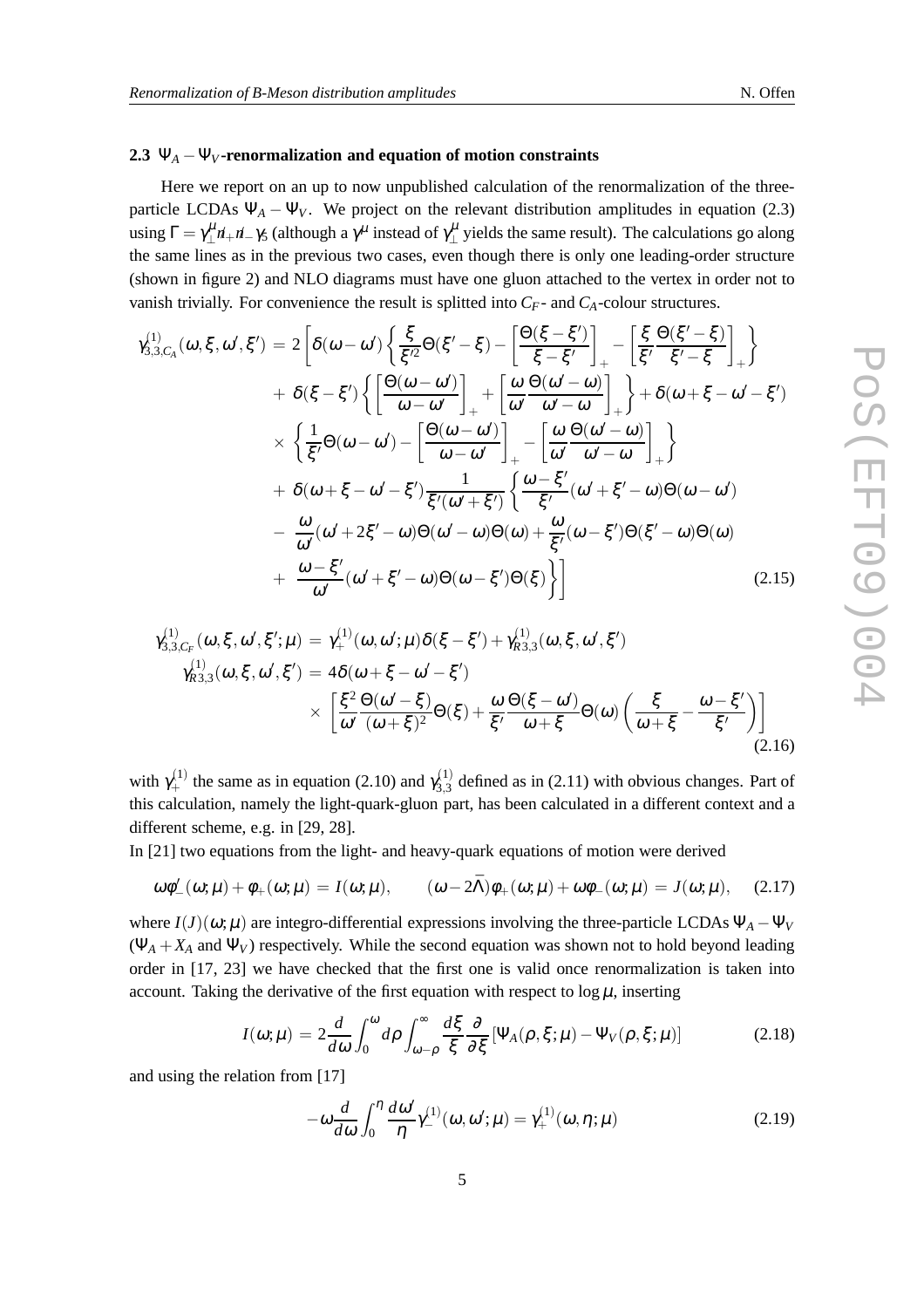one arrives at the following equation

$$
\omega \frac{d}{d\omega} \int d\omega' d\xi' \gamma_{-,3}^{(1)}(\omega, \omega', \xi') \left( \Psi_A(\omega', \xi'; \mu) - \Psi_V(\omega', \xi'; \mu) \right) + 2 \int d\omega' \gamma_+^{(1)}(\omega, \omega'; \mu) \frac{d}{d\omega'} \int_0^{\omega'} d\rho \int_{\omega'-\rho}^{\infty} \frac{d\xi}{\xi} \frac{\partial}{\partial\xi} \left( \Psi_A(\rho, \xi; \mu) - \Psi_V(\rho, \xi; \mu) \right) = 2 \int d\omega' d\xi' \frac{d}{d\omega} \int_0^{\omega} d\rho \int_{\omega-\rho}^{\infty} \frac{d\xi}{\xi} \frac{\partial}{\partial\xi} \gamma_{3,3}^{(1)}(\rho, \xi, \omega'\xi'; \mu) \left( \Psi_A(\omega', \xi'; \mu) - \Psi_V(\omega', \xi'; \mu) \right),
$$
\n(2.20)

which can be proven to hold at order  $\alpha_s$  by simple insertion of the respective evolution kernels (2.10), (2.13), (2.15), (2.16). This non-trivial outcome gives us further confidence concerning the renormalization group properties of the LCDAs.

#### **3. Conclusions**

The presence of  $\delta(\omega - \omega') \log(\mu/\omega)$  in the renormalization matrices gives rise to a radiative tail falling off like  $(\log \omega)/\omega$  for large  $\omega$ . Therefore non-negative moments of the LCDAs are not well defined and have to be considered with an ultraviolett cut-off.[16, 17, 22, 23]

$$
\langle \omega^N \rangle_{\pm}(\mu) = \int_0^{\Lambda_{UV}} d\omega \, \omega^N \, \phi_{\pm}(\omega; \mu) \tag{3.1}
$$

For  $\phi$  it is interesting to examine the limit

$$
\lim_{\Lambda_{UV}\to\infty} \int_0^{\Lambda_{UV}} d\omega \, \omega^N z^{(1)}_{-,3}(\omega, \omega', \xi') = 0 \qquad N = 0, 1, \quad z^{(1)}_{-,3} = \frac{1}{2\varepsilon} \gamma^{(1)}_{-,3}, \tag{3.2}
$$

which is relevant for the calculation of the three-particle contributions to the moments:

$$
\int_0^{\Lambda_{UV}} d\omega \,\omega^N \phi_{-}(\omega;\mu) = 1 + \frac{\alpha_s}{4\pi} \left( \int d\omega' \phi_{-}(\omega') \int_0^{\Lambda_{UV}} d\omega \,\omega^N z_{-}^{(1)}(\omega,\omega';\mu) - \int d\omega' d\xi'(2-D) [\Psi_A - \Psi_V](\omega',\xi') \int_0^{\Lambda_{UV}} d\omega \,\omega^N z_{-,3}^{(1)}(\omega,\omega',\xi') \right)
$$
(3.3)

Therefore as stated in [17] three-particle distribution amplitudes give only subleading contribution to the first two moments  $(N = 0, 1)$  and we have explicitly checked that this statement cannot be extended to higher moments  $(N > 2)$ .

The next step consists in using the renormalization properties as a guide to go beyond the existing models derived from a leading-order sum-rule calculation resulting in  $\Psi_A = \Psi_V$  [20] and to analyze their influence on  $\phi$ <sub>−</sub>. Finally, for practical calculations involving three-particle contributions, one would need the evolution kernels for the all relevant LCDAs, which will be the subject of a future work.

#### **Acknowledgments**

Work supported in part by EU Contract No. MRTN-CT-2006-035482, "FLAVIAnet" and by the ANR contract "DIAM" ANR-07-JCJC-0031.